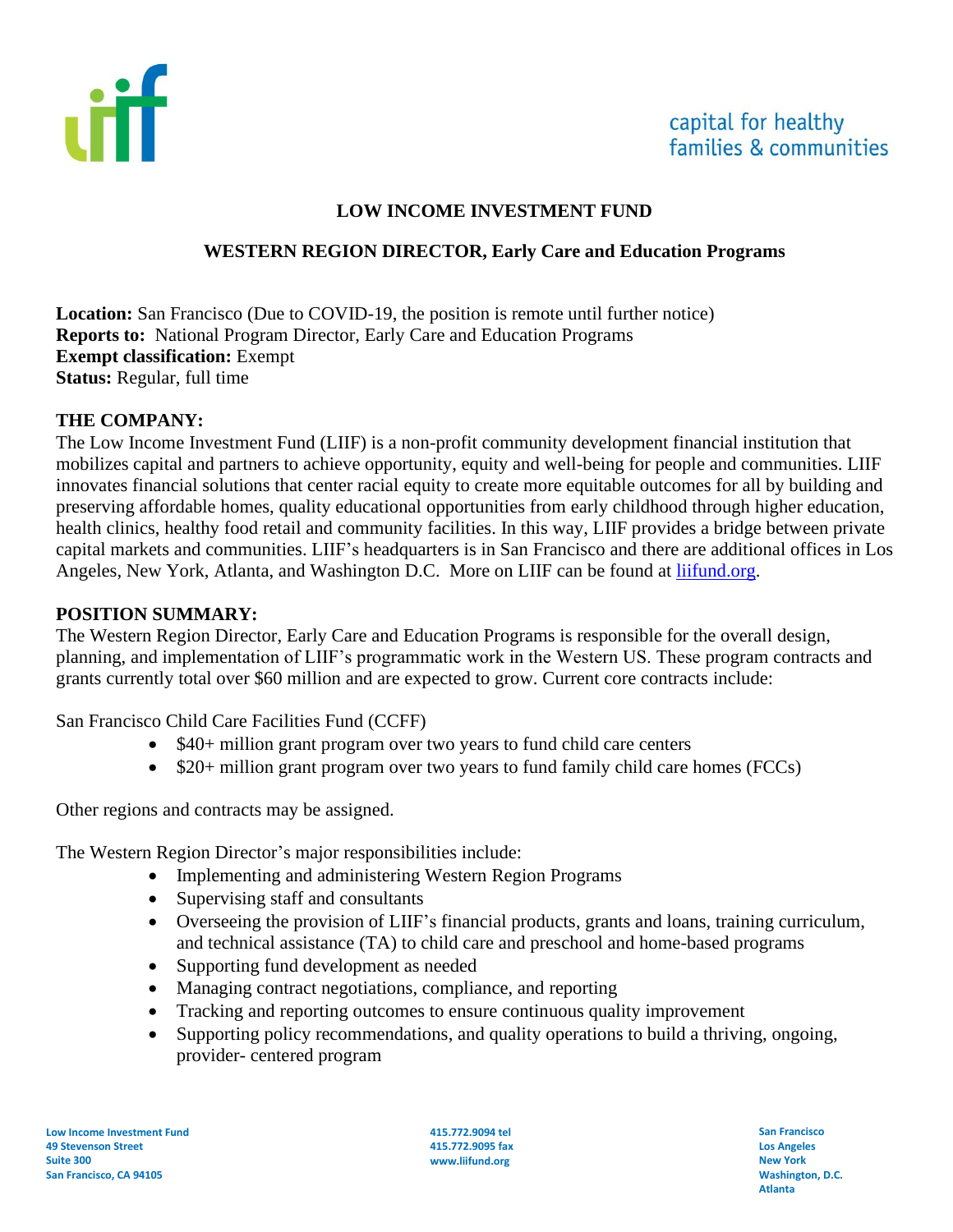

# capital for healthy families & communities

- Developing and managing department budgets with the National Program Director, ECE Programs, the Director of Grants Management, and the Finance Department
- Building and managing relationships with relevant funders and stakeholders; including the San Francisco Department of Early Care and Education (SFOECE/DEC), other partners and stakeholders.

### **REPORTING RELATIONSHIPS:**

The Western Region Director reports directly to the National Program Director, ECE Programs and will have direct supervisory responsibility for the program manager/team leads, program staff, and consultants in implementation of activities for the programs.

### **ESSENTIAL FUNCTIONS:**

#### **Program Design, Planning, and Implementation**

- Design and administer implementation of all programs
- Oversee hiring, training and team management for Western Region teams.
- Oversee provision of grants and loans leveraged through LIIF, trainings, and business operations TA for child care providers
- Create budgets and timelines that will guide the implementation of the program
- Implement and manage program activities in accordance with the budget, timeline, requirements of the contract(s), and expectations of funders
- Create and implement equity frameworks for grant administration

## **Technical Assistance and Financing Products**

- Assess team training needs and plan activities to increase knowledge and capacities of staff, consultants, child care providers, and child care intermediary agencies related to facilities development and business operations
- Oversee administration of technical assistance program and grant resources
- Ensure procurement procedures are met by selecting, engaging, and managing consultants for specialized TA, in accordance with the program budget and timeline
- Consult as needed on complex projects related to child care center development, from site assessment through project completion
- Oversee development and dissemination of written material on regulatory, planning, building code, and funding requirements for licensed child care spaces
- Make presentations before local community groups and at public hearings regarding child care facility issues
- Partner with lending department to leverage and create innovative financing products for child care providers, including center facility loans
- Assist with market analysis and business plans for new or expanding child care centers, review construction and operating budgets and identify potential funding sources for these project
- Work with lending staff to advise in the development of strategies for troubled loans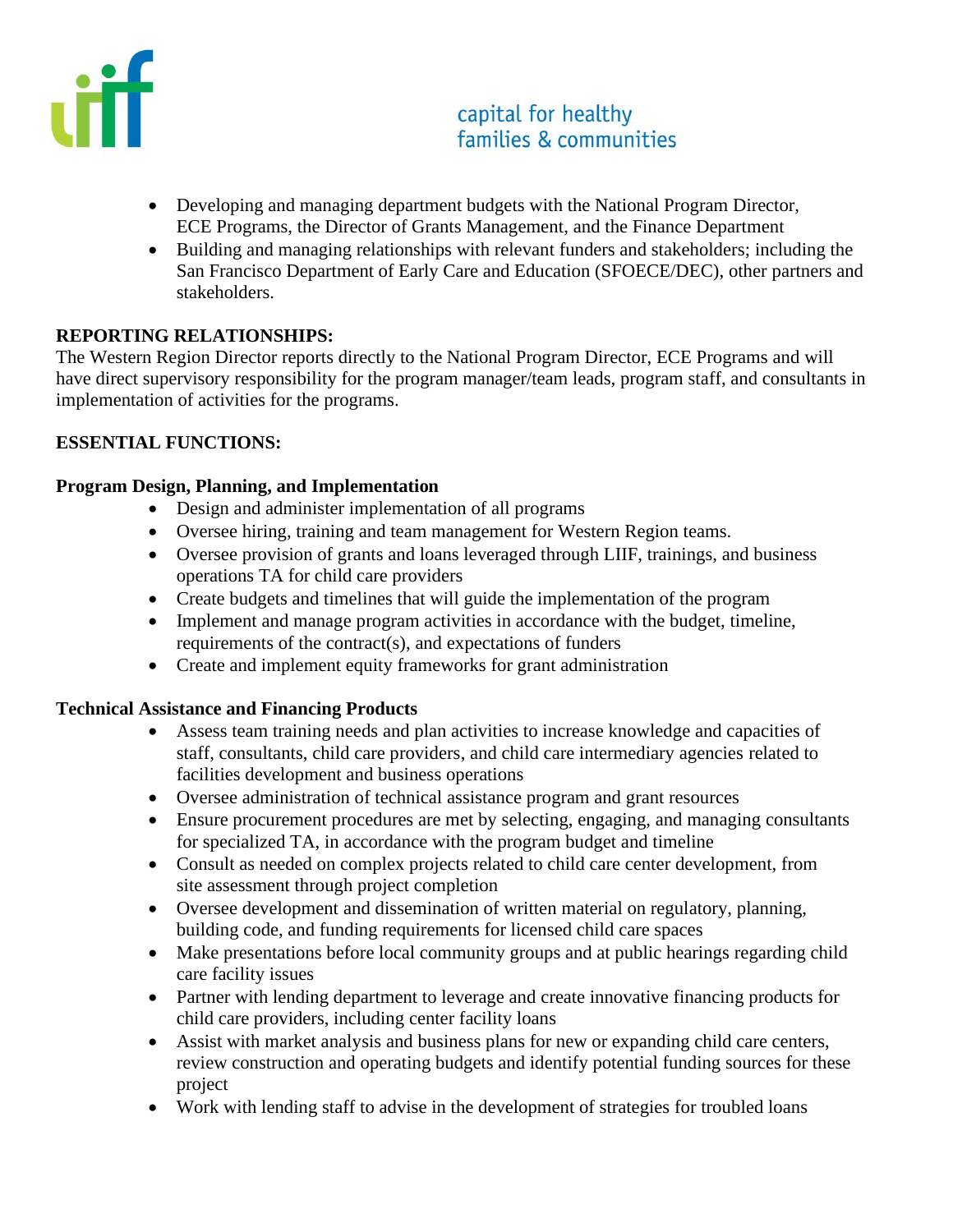

# capital for healthy families & communities

#### **Stakeholder Relationship Building**

- Act as primary contact for communications with stakeholders and funders
- Oversee the convening of the Interagency Committees and Program Advisory Committees as needed to report on progress of the programs and to collaboratively solve any problems that may arise
- Cultivate connections with other relevant state, regional, and local agencies as appropriate to build a thriving, provider-centered program
- Network and create partnerships with local ECE advocacy and membership organizations to build positive relationships and identify synergies

#### **Policy**

- Use continuous quality improvement to make changes to operations and promote effective policy improvements, and collaborate with stakeholders (both internal and external) to improve program administration and participation
- Pay particular attention to addressing child care deserts
- Collaborate with funders and stakeholders to vet and develop policy-related initiatives and/or recommendations

#### **New Product and Program Development**

- Identify and evaluate new LIIF programs and/or new potential geographies and work with the National Program Director, ECE and Deputy Director to develop and implement those products
- Prepare presentations and business plans to administer new programs
- Identify specific needs with regards to technical assistance and support within the ECE field, propose new products to meet those needs and work with LIIF ECE staff to develop and implement those products

#### **Strategic Planning & Direction Setting**

• Develop and execute strategic action plans for LIIF's Western Region

## **Other**

- Lead and participate in fundraising activities, including prospecting, relationship building, applications, and grant management as needed
- Collaborate with the Lending team, and other departments at LIIF, as crossdepartment opportunities are identified
- Work the National Director, ECE Programs and Vice President, ECE in managing the budget, reporting on the program both internally and externally, and modifying program design as needed.
- Present department data, text, PowerPoint slides, and other materials as needed
- Manage funder relationships, including identifying potential new funders and working with Development staff on fund development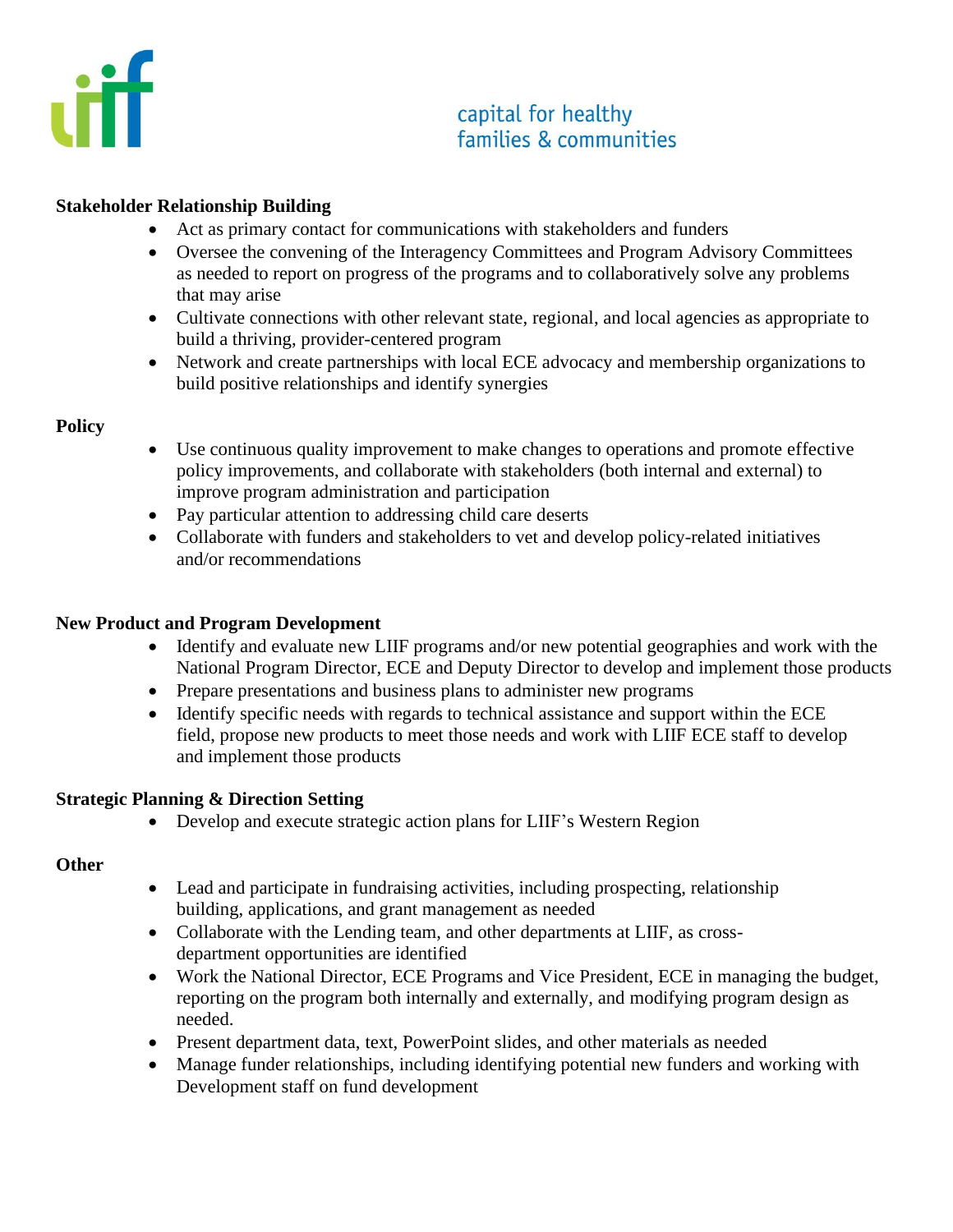

# capital for healthy families & communities

#### **NON-ESSENTIAL FUNCTIONS:**

- Assist the National Director, ECE Programs and Vice President, ECE with additional programs as needed
- Perform other duties as assigned

## **SKILLS REQUIRED:**

The ideal candidate will have demonstrated skills, knowledge, and experience in the following areas:

- Proven leadership, advocacy, and systems change in child care
- Strong relationship skills and experience with hiring, leading, managing and developing diverse teams
- Experience planning and implementing large technical assistance and organizational development programs for child care providers or small businesses
- Knowledge of general child care licensing and government funding regulations
- Knowledge of or willingness to learn planning and building codes as they relate to child care or community families
- Command or interest in facilities construction, management issues, project management, and cost estimating
- Ability to work with individuals and groups with diverse backgrounds, interests, and needs, including partner organizations
- Knowledge of San Francisco ECE landscape a plus
- Good oral and written communication skills (bilingual preferred), and confidence in making public presentations
- Ability to work independently with minimal supervision
- Willingness to travel across the Western Region as the pandemic restrictions lift, and work some evening and weekend hours
- Strong understand of technology, cloud-based systems, and data base systems

In addition, the ideal candidate will approach all aspects of work through an equity lens and demonstrate personal alignment with the mission of LIIF. The candidate must share the belief that everyone in the United States should benefit from living in a community of opportunity, equity, and well-being.

## **EDUCATIONAL AND OTHER REQUIREMENTS:**

Educational background should include degree work in a relevant area of study such as early care and education, business administration, or finance. A bachelor's degree is required and an advanced degree is preferred. In addition, the position requires a high degree of self-motivation, creativity, flexibility with time, and willingness to accept a demanding (and personally satisfying) position. Equally important are strong time management skills, the ability to meet deadlines and to direct and motivate others, and a genuine personal commitment to LIIF's mission. Ten years related professional experience desired.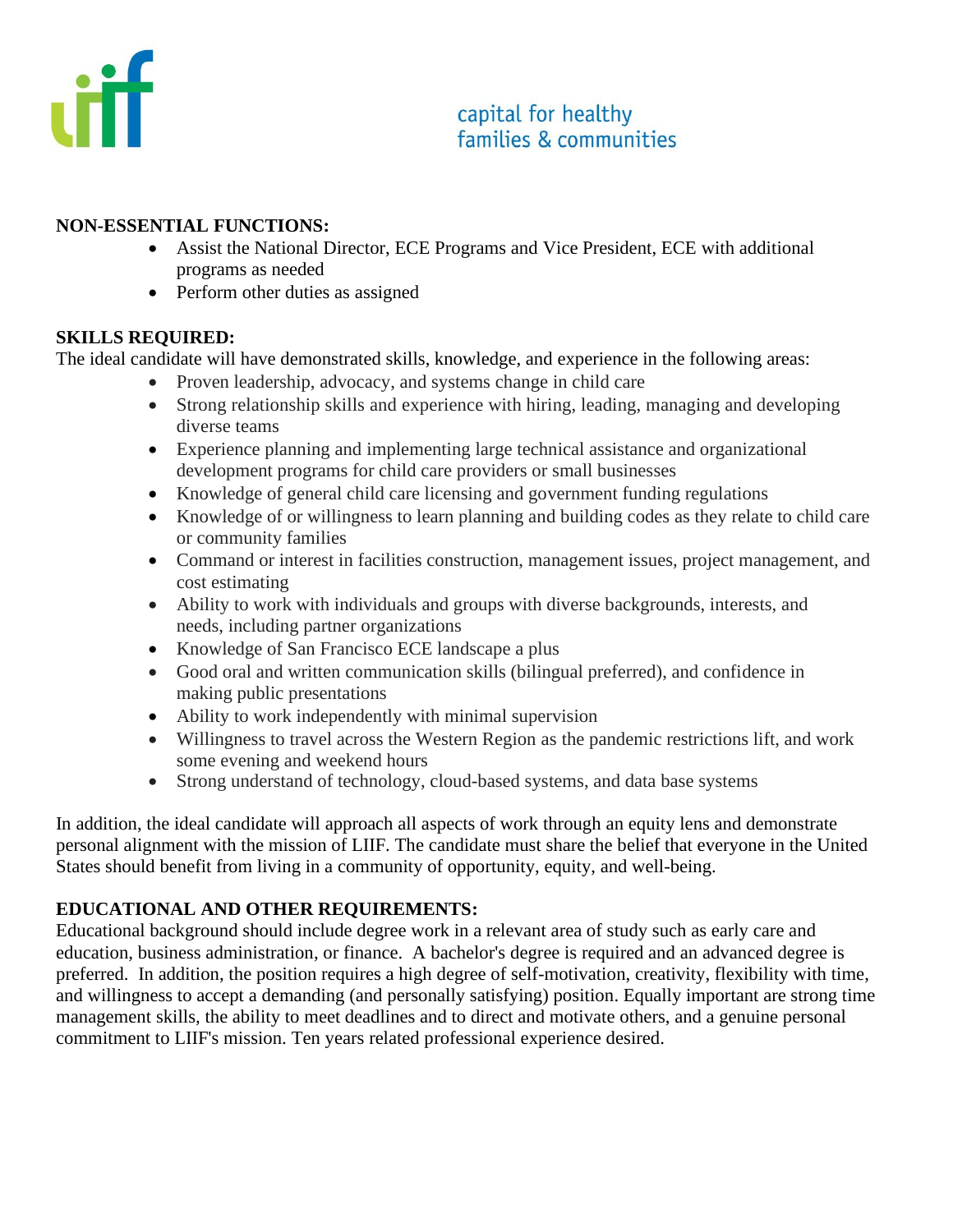

### **HOW TO APPLY:**

**Please upload cover letter & resume**

Via our recruitment portal:

[https://workforcenow.adp.com/mascsr/default/mdf/recruitment/recruitment.html?cid=cb73ca7c-d700-](https://workforcenow.adp.com/mascsr/default/mdf/recruitment/recruitment.html?cid=cb73ca7c-d700-429b-a6ab-bf50165187ec&ccId=19000101_000001&lang=en_US) [429b-a6ab-bf50165187ec&ccId=19000101\\_000001&lang=en\\_US](https://workforcenow.adp.com/mascsr/default/mdf/recruitment/recruitment.html?cid=cb73ca7c-d700-429b-a6ab-bf50165187ec&ccId=19000101_000001&lang=en_US)

No phone calls or other LIIF email addresses please. Only candidates being considered for a position will be contacted.

*LIIF, an EOE (Equal Opportunity Employer), believes that diversity ensures excellence. All qualified applicants will receive consideration for employment without regard to race, color, religion, sexual orientation, gender, or national origin. Candidates of diverse background and with diverse experience are strongly encouraged to apply for this position.*

#### **Notice to Third Party Recruitment Agencies:**

Please note that Low Income Investment Fund does not accept unsolicited resumes from recruiters or employment agencies. In the absence of an executed Recruitment Services Agreement, there will be no obligation to any referral compensation or recruiter fee.

In the event a recruiter or agency submits a resume or candidate without an agreement Low Income Investment Fund shall explicitly reserve the right to pursue and hire those candidate(s) without any financial obligation to the recruiter or agency. Any unsolicited resumes, including those submitted to hiring managers, shall be deemed the property of Low Income Investment Fund.

We do not accept unsolicited phone calls.

Updated 5.2.22